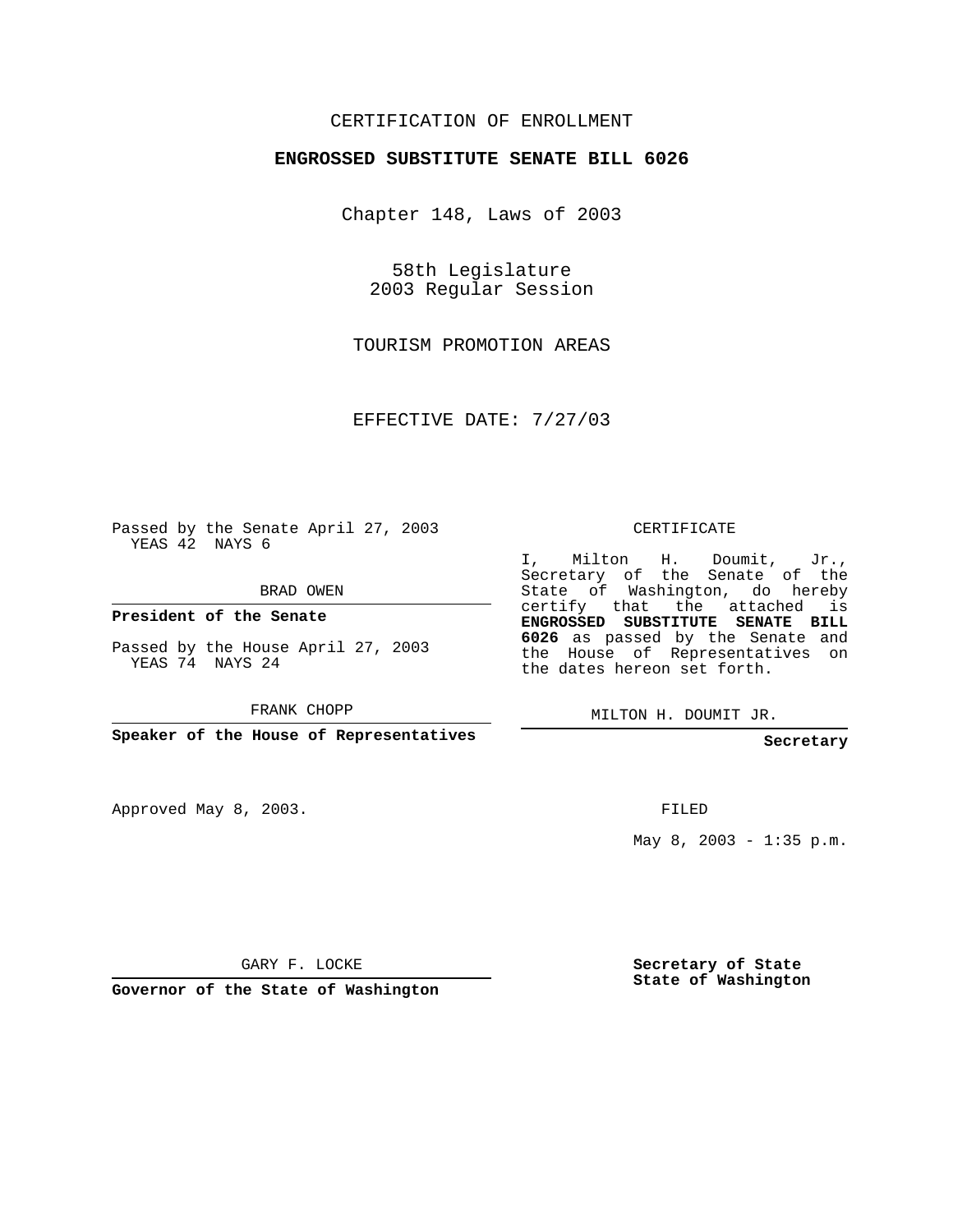## **ENGROSSED SUBSTITUTE SENATE BILL 6026** \_\_\_\_\_\_\_\_\_\_\_\_\_\_\_\_\_\_\_\_\_\_\_\_\_\_\_\_\_\_\_\_\_\_\_\_\_\_\_\_\_\_\_\_\_

\_\_\_\_\_\_\_\_\_\_\_\_\_\_\_\_\_\_\_\_\_\_\_\_\_\_\_\_\_\_\_\_\_\_\_\_\_\_\_\_\_\_\_\_\_

AS AMENDED BY THE HOUSE

Passed Legislature - 2003 Regular Session

**State of Washington 58th Legislature 2003 Regular Session**

**By** Senate Committee on Ways & Means (originally sponsored by Senator West)

READ FIRST TIME 03/10/03.

 AN ACT Relating to authorizing special assessments to fund convention and tourism promotion; reenacting and amending RCW 43.79A.040; and adding a new chapter to Title 35 RCW.

BE IT ENACTED BY THE LEGISLATURE OF THE STATE OF WASHINGTON:

 NEW SECTION. **Sec. 1.** Unless the context clearly requires otherwise, the definitions in this section apply throughout this chapter.

(1) "Area" means a tourism promotion area.

 (2) "Legislative authority" means the legislative authority of any county with a population greater than forty thousand but less than one million, or of any city or town within such a county, including unclassified cities or towns operating under special charters.

 (3) "Lodging business" means a person that furnishes lodging taxable by the state under chapter 82.08 RCW that has forty or more lodging units.

 (4) "Tourism promotion" means activities and expenditures designed to increase tourism and convention business, including but not limited to advertising, publicizing, or otherwise distributing information for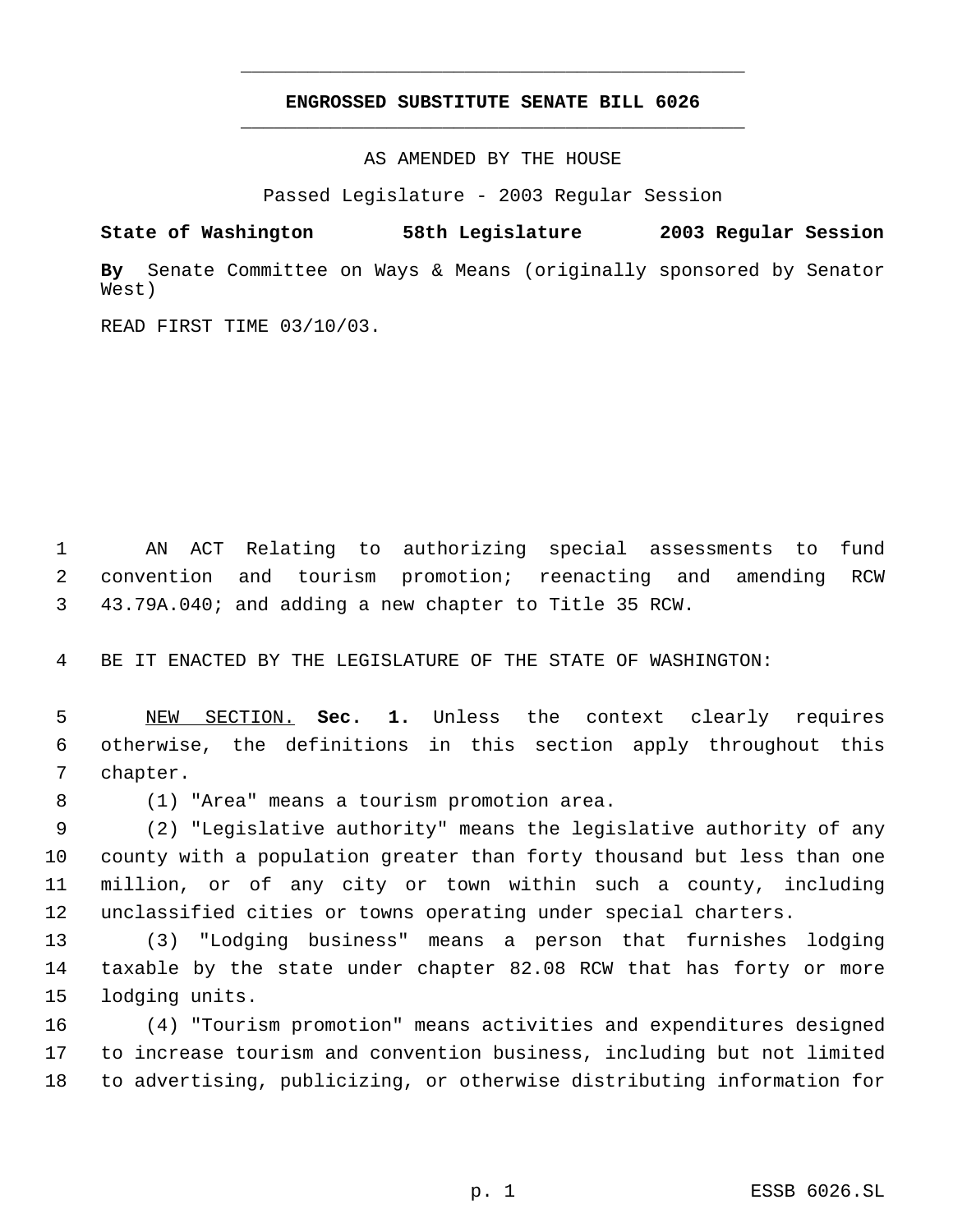the purpose of attracting and welcoming tourists, and operating tourism destination marketing organizations.

 NEW SECTION. **Sec. 2.** For the purpose of establishing a tourism promotion area, an initiation petition must be presented to the legislative authority having jurisdiction of the area in which the proposed tourism promotion area is to be located. The initiation petition must include the following:

8 (1) A description of the boundaries of the proposed area;

 (2) The proposed uses and projects to which the proposed revenue from the charge shall be put and the total estimated costs;

 (3) The estimated rate for the charge with a proposed breakdown by 12 class of lodging business if such classification is to be used; and

 (4) The signatures of the persons who operate lodging businesses in the proposed area who would pay sixty percent or more of the proposed charges.

 NEW SECTION. **Sec. 3.** A legislative authority shall, after receiving a valid initiation petition under section 2 of this act, adopt a resolution of intention to establish an area. The resolution must state:

 (1) The time and place of a hearing to be held by the legislative authority to consider the establishment of an area;

(2) A description of boundaries in the proposed area;

 (3) The proposed area uses and projects to which the proposed revenues from the charge shall be dedicated and the total estimated cost of projects; and

 (4) The estimated rate or rates of the charge with a proposed breakdown of classifications as described in section 5 of this act.

 NEW SECTION. **Sec. 4.** (1) Except as provided in subsection (2) of this section, no legislative authority may establish a tourism promotion area that includes within the boundaries of the area:

 (a) Any portion of an incorporated city or town, if the legislative authority is that of the county; and

 (b) Any portion of the county outside of an incorporated city or town, if the legislative authority is that of the city or town.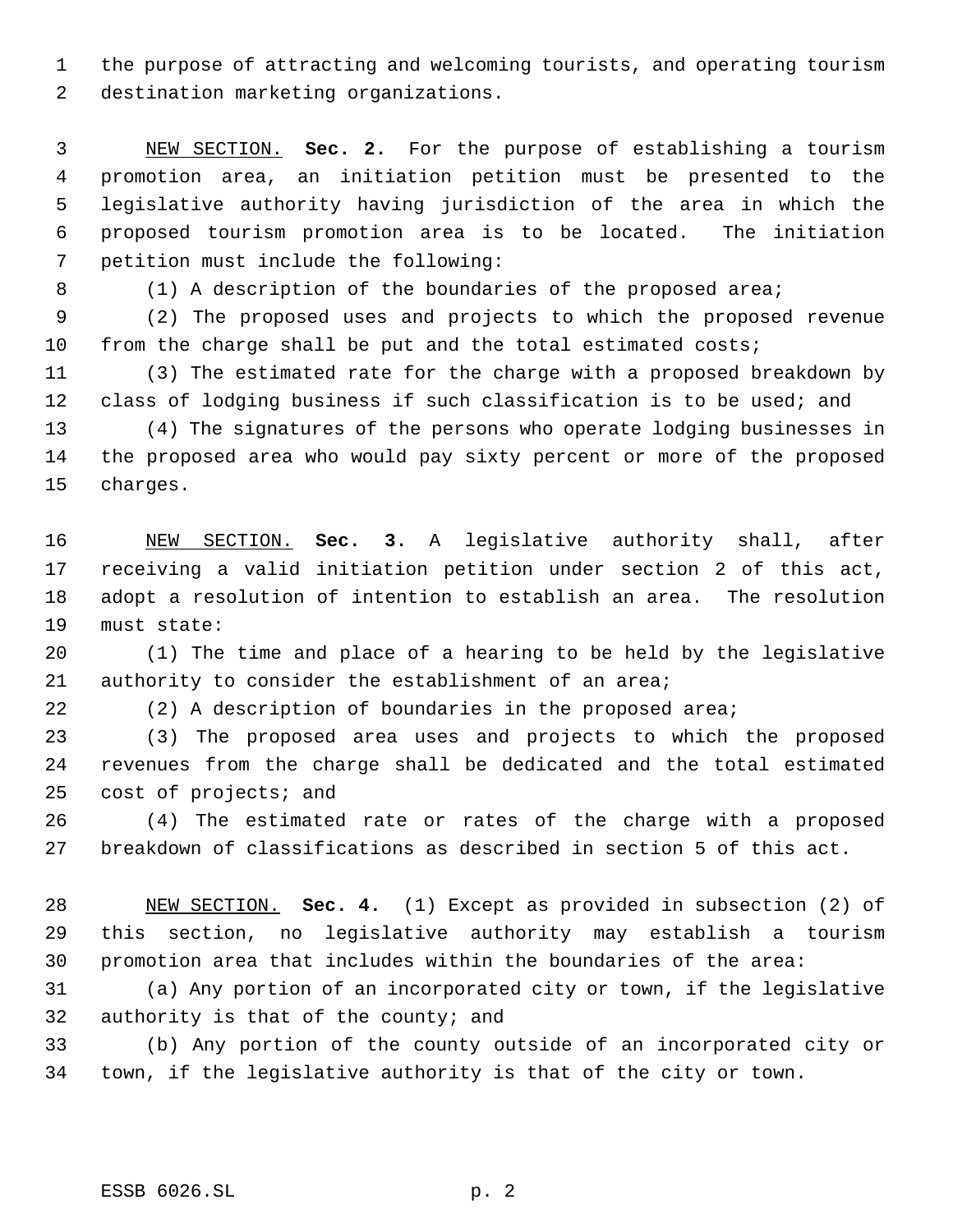(2) By interlocal agreement adopted pursuant to chapter 39.34 RCW, a county, city, or town may establish a tourism promotion area that includes within the boundaries of the area portions of its own jurisdiction and another jurisdiction, if the other jurisdiction is party to the agreement.

 NEW SECTION. **Sec. 5.** A legislative authority may impose a charge on the furnishing of lodging by a lodging business located in the area. (1) There shall not be more than six classifications upon which a charge can be imposed.

 (2) Classifications can be based upon the number of rooms, room revenue, or location within the area.

 (3) Each classification may have its own rate, which shall be expressed in terms of nights of stay.

 (4) In no case may the rate under this section be in excess of two dollars per night of stay.

 NEW SECTION. **Sec. 6.** Notice of a hearing held under section 3 of this act shall be given by:

 (1) One publication of the resolution of intention in a newspaper of general circulation in the city or county in which the area is to be established; and

 (2) Mailing a complete copy of the resolution of intention to each lodging business in the proposed area.

 Publication and mailing shall be completed at least ten days prior to the date and time of the hearing.

 NEW SECTION. **Sec. 7.** Whenever a hearing is held under section 3 of this act, the legislative authority shall hear all protests and receive evidence for or against the proposed action. The legislative authority may continue the hearing from time to time. Proceedings shall terminate if protest is made by the lodging businesses in the area which would pay a majority of the proposed charges.

 NEW SECTION. **Sec. 8.** Only after an initiation petition has been presented to the legislative authority under section 2 of this act and only after the legislative authority has conducted a hearing under section 3 of this act, may the legislative authority adopt an ordinance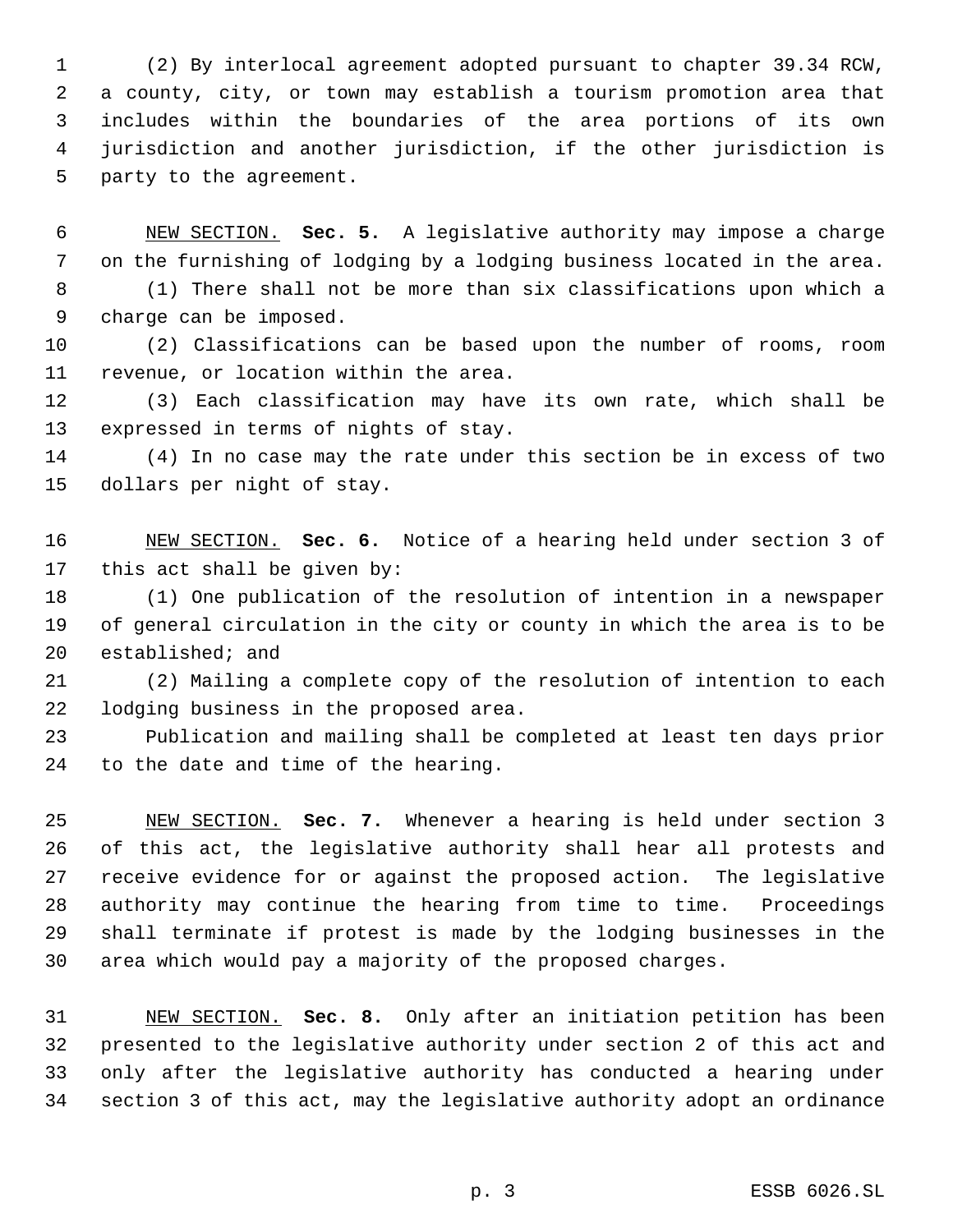to establish an area. If the legislative authority adopts an ordinance to establish an area, the ordinance shall contain the following information:

 (1) The number, date, and title of the resolution of intention pursuant to which it was adopted;

 (2) The time and place the hearing was held concerning the formation of the area;

8 (3) The description of the boundaries of the area;

 (4) The initial or additional rate of charges to be imposed with a breakdown by classification, if such classification is used;

(5) A statement that an area has been established; and

 (6) The uses to which the charge revenue shall be put. Uses shall conform to the uses declared in the initiation petition under section 2 of this act.

 NEW SECTION. **Sec. 9.** (1) The charge authorized by this chapter shall be administered by the department of revenue and shall be collected by lodging businesses from those persons who are taxable by the state under chapter 82.08 RCW. Chapter 82.32 RCW applies to the charge imposed under this chapter.

 (2) At least seventy-five days prior to the effective date of the resolution or ordinance imposing the charge, the legislative authority shall contract for the administration and collection by the department of revenue.

 (3) The charges authorized by this chapter that are collected by the department of revenue shall be deposited by the department in the local tourism promotion account created in section 10 of this act.

 NEW SECTION. **Sec. 10.** The local tourism promotion account is created in the custody of the state treasurer. All receipts from the charges for tourism promotion must be deposited into this account. Expenditures from the account may only be used for tourism promotion. The state treasurer shall distribute the money in the account on a monthly basis to the legislative authority on whose behalf the money was collected.

NEW SECTION. **Sec. 11.** The charges imposed under this chapter are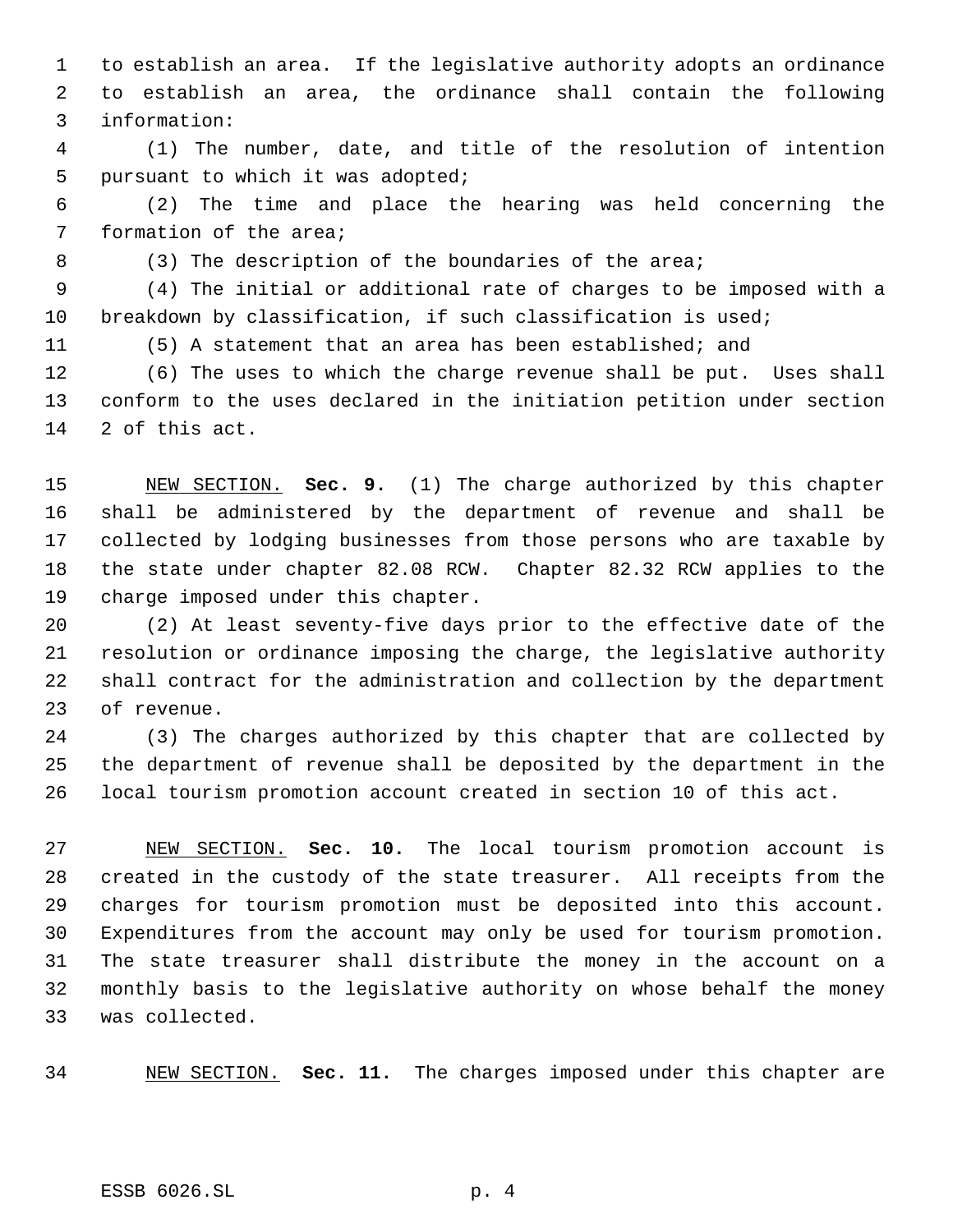in addition to the special assessments that may be levied under chapter 35.87A RCW.

 NEW SECTION. **Sec. 12.** The charges imposed under this chapter are not a tax on the "sale of lodging" for the purposes of RCW 82.14.410.

 NEW SECTION. **Sec. 13.** (1) The legislative authority imposing the charge shall have sole discretion as to how the revenue derived from the charge is to be used to promote tourism. However, the legislative authority may appoint existing advisory boards or commissions to make recommendations as to its use, or the legislative authority may create a new advisory board or commission for the purpose.

 (2) The legislative authority may contract with tourism destination marketing organizations or other similar organizations to administer the operation of the area, so long as the administration complies with all applicable provisions of law, including this chapter, and with all county, city, or town resolutions and ordinances, and with all regulations lawfully imposed by the state auditor or other state agencies.

 NEW SECTION. **Sec. 14.** The legislative authority may disestablish an area by ordinance after a hearing before the legislative authority. The legislative authority shall adopt a resolution of intention to disestablish the area at least fifteen days prior to the hearing required by this section. The resolution shall give the time and place of the hearing.

 **Sec. 15.** RCW 43.79A.040 and 2002 c 322 s 5, 2002 c 204 s 7, and 2002 c 61 s 6 are each reenacted and amended to read as follows:

 (1) Money in the treasurer's trust fund may be deposited, invested, and reinvested by the state treasurer in accordance with RCW 43.84.080 in the same manner and to the same extent as if the money were in the state treasury.

 (2) All income received from investment of the treasurer's trust fund shall be set aside in an account in the treasury trust fund to be known as the investment income account.

 (3) The investment income account may be utilized for the payment of purchased banking services on behalf of treasurer's trust funds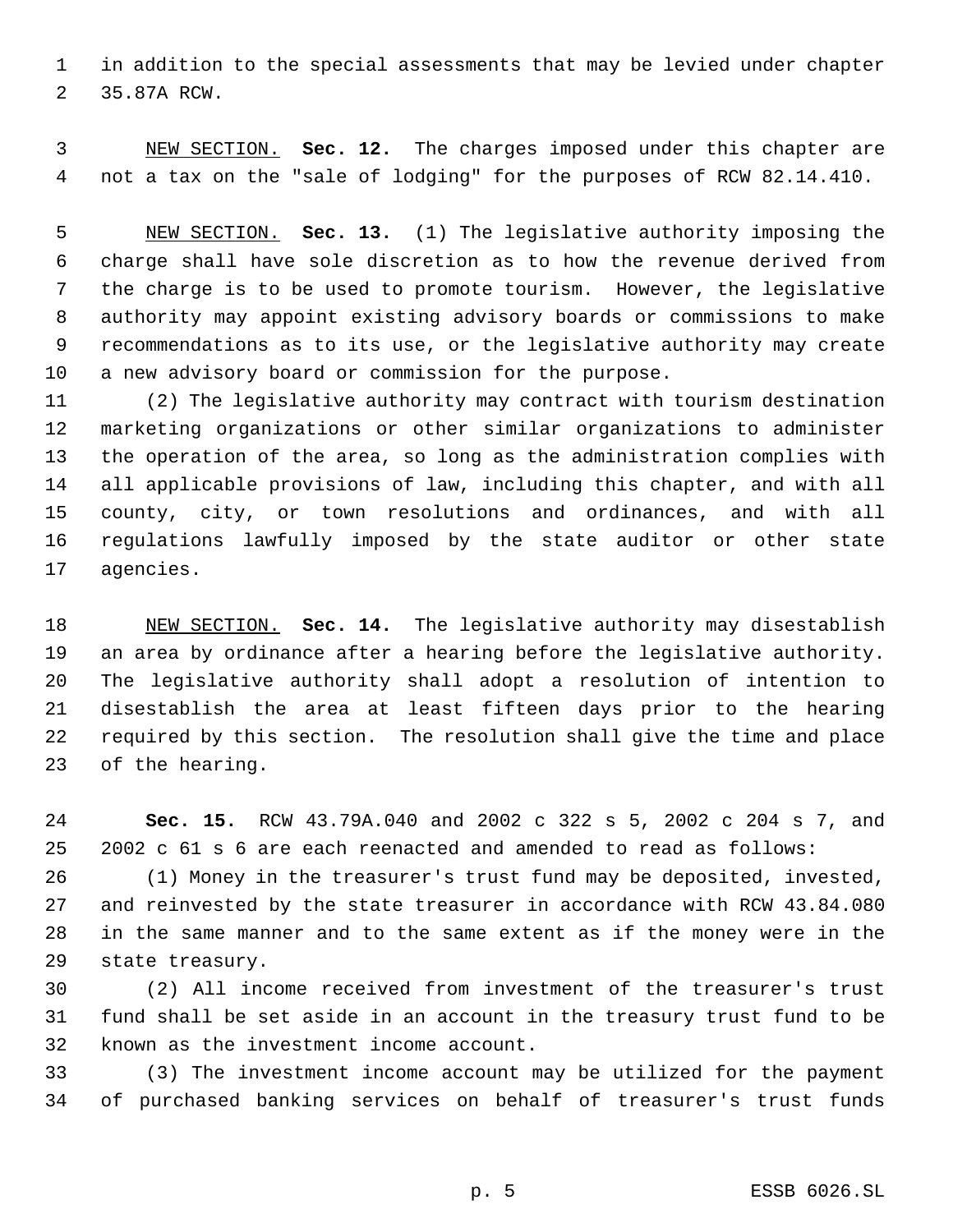including, but not limited to, depository, safekeeping, and disbursement functions for the state treasurer or affected state agencies. The investment income account is subject in all respects to chapter 43.88 RCW, but no appropriation is required for payments to financial institutions. Payments shall occur prior to distribution of earnings set forth in subsection (4) of this section.

 (4)(a) Monthly, the state treasurer shall distribute the earnings credited to the investment income account to the state general fund except under (b) and (c) of this subsection.

 (b) The following accounts and funds shall receive their proportionate share of earnings based upon each account's or fund's average daily balance for the period: The Washington promise scholarship account, the college savings program account, the Washington advanced college tuition payment program account, the agricultural local fund, the American Indian scholarship endowment fund, the basic health plan self-insurance reserve account, the Washington state combined fund drive account, the Washington international exchange scholarship endowment fund, the developmental disabilities endowment trust fund, the energy account, the fair fund, the fruit and vegetable inspection account, the game farm alternative account, the grain inspection revolving fund, the juvenile 22 accountability incentive account, the local tourism promotion account, the rural rehabilitation account, the stadium and exhibition center account, the youth athletic facility account, the self-insurance revolving fund, the sulfur dioxide abatement account, and the children's trust fund. However, the earnings to be distributed shall first be reduced by the allocation to the state treasurer's service fund pursuant to RCW 43.08.190.

 (c) The following accounts and funds shall receive eighty percent of their proportionate share of earnings based upon each account's or fund's average daily balance for the period: The advanced right of way revolving fund, the advanced environmental mitigation revolving account, the city and county advance right-of-way revolving fund, the federal narcotics asset forfeitures account, the high occupancy vehicle account, the local rail service assistance account, and the miscellaneous transportation programs account.

(5) In conformance with Article II, section 37 of the state